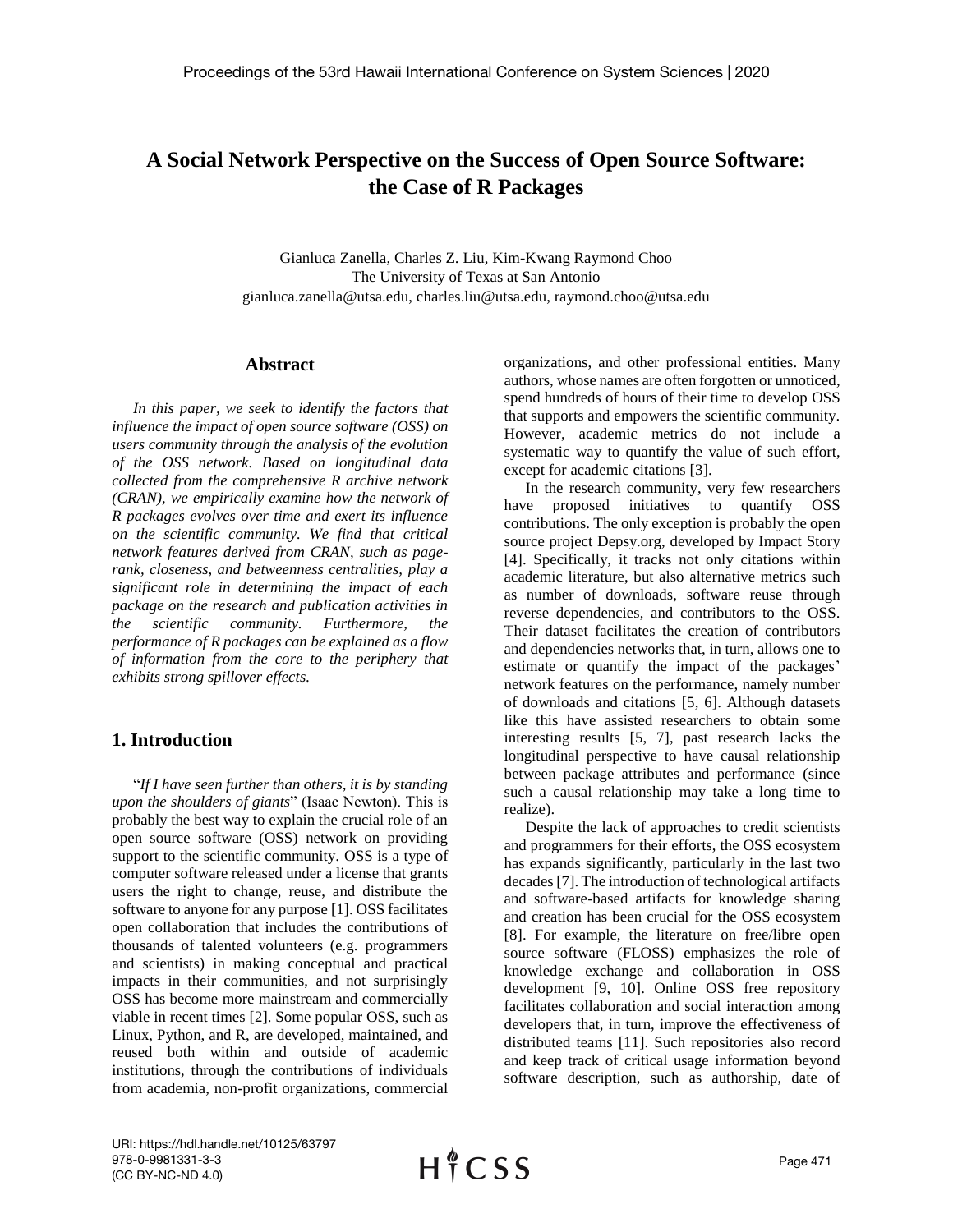publication, number of daily/monthly downloads, version, dependencies, reverse dependencies, and scientific publications. This, in turn, allows both the authors and users to see the source of contribution and the path of adoption. The approach used in past research focusing on the OSS collaboration networks is largely cross-sectional quantitative or qualitative evolutionary. Hence, one can observe that there is a lack of quantitative analysis on the evolution of OSS collaborative networks over a period of time.

Leveraging the longitudinal data collected through web scraping of the comprehensive R archive network (CRAN), our analysis contributes to theory and practice of OSS movements in three ways. First, we identify the factors that have the most significant contributions to the performance of R packages, prior to establishing causal relationship between such factors and the outcomes over an extensive period of time during which the network grows. Second, our longitudinal approach allows us to uncover how the network structure changes over time and examine if such dynamics can affect the package's performance. Finally, the longitudinal approach may reveal patterns and characteristics of the network and its components that are not identifiable through cross-sectional analysis. A better understanding of the network dynamics will contribute to the development of alternative metrics that reveal the under-recognized contribution of many scientists and programmers [3] and provide better incentives to facilitate the development efforts and consequently the growth of the network. This is the contribution we seek to make in this paper.

In this paper, we use data collected from CRAN on R packages to generate 77 monthly snapshots in the time window between October 2012 and February 2019. The data for each package includes the number of monthly downloads, dependencies and reverse dependencies, the eventual scientific paper that builds on the package (if any), and the date of publication. This allows us to derive a graphical representation of the relationships among the various packages on monthly basis. Such a dynamic network construction provides a systematic way to identify the structural features of the network, which are then used as the predictors of each package's performance. Through our empirical analysis of this comprehensive panel dataset, we find that network measures, such as closeness and page rank, significantly influence the number of downloads. Moreover, we show that the number of downloads reflects the flow of information from the core to the periphery with a salient spillover effect. Finally, we demonstrate that the network of packages evolve over time with a consistent pattern, which applies to not only established entries but also new entries that are recently added to the network.

The rest of the paper is organized as follows. The next section provides background information on R packages, followed by a brief review of the literature. Then, we introduce our methodology and statistical approach. Finally, we present and discuss the implications of the results and conclude the paper, as well as discussing the implications for both research and practice.

# **2. Background**

R is a free programming environment for statistical computing released in 2000 under the general public license GNU. It is available for various operating systems, and is highly extensible through usersubmitted packages for specific functions or domains. This makes R one of the fastest growing data analysis software on the market. In particular, the multiplatform orientation and the ease of extending the functionalities through its lexical scoping rules have fostered the growth of an ecosystem, in terms of packages that interact with each other to provide hundreds of thousands of functionalities. In addition, the object-oriented nature of R language makes the reuse of functionalities included in other packages extremely easy. This generates a network of dependencies that offers a broad range of statistical techniques and graphs widely accepted in scientific publications, and high-quality documentation, such as LaTex-like output.

To manage the growing body of the releases of the new packages and the updates of the existing ones, in 2012 the CRAN was developed for users to submit their improvements to address reported bugs / vulnerabilities and for systematically storing the most recent releases of R code and documentation. Since then, the number of packages through CRAN has increased from 3,350 to 13,750 (as of February 2019). CRAN checks each submission to ensure compliance, verifies the consistency of the dependency network and the compatibility of packages with the R version, tracks the package's version, checks the code for malicious or antisocial activity, and then makes the compiled package available publicly. Such activities assure a set of high-quality standards is consistently applied to the large number of packages offered to the growing community of users across a wide range of domains. Although these packages contribute to scientific progress, there are no well-established measures that evaluate such contributions and their benefit. Hence the key objective of this research is to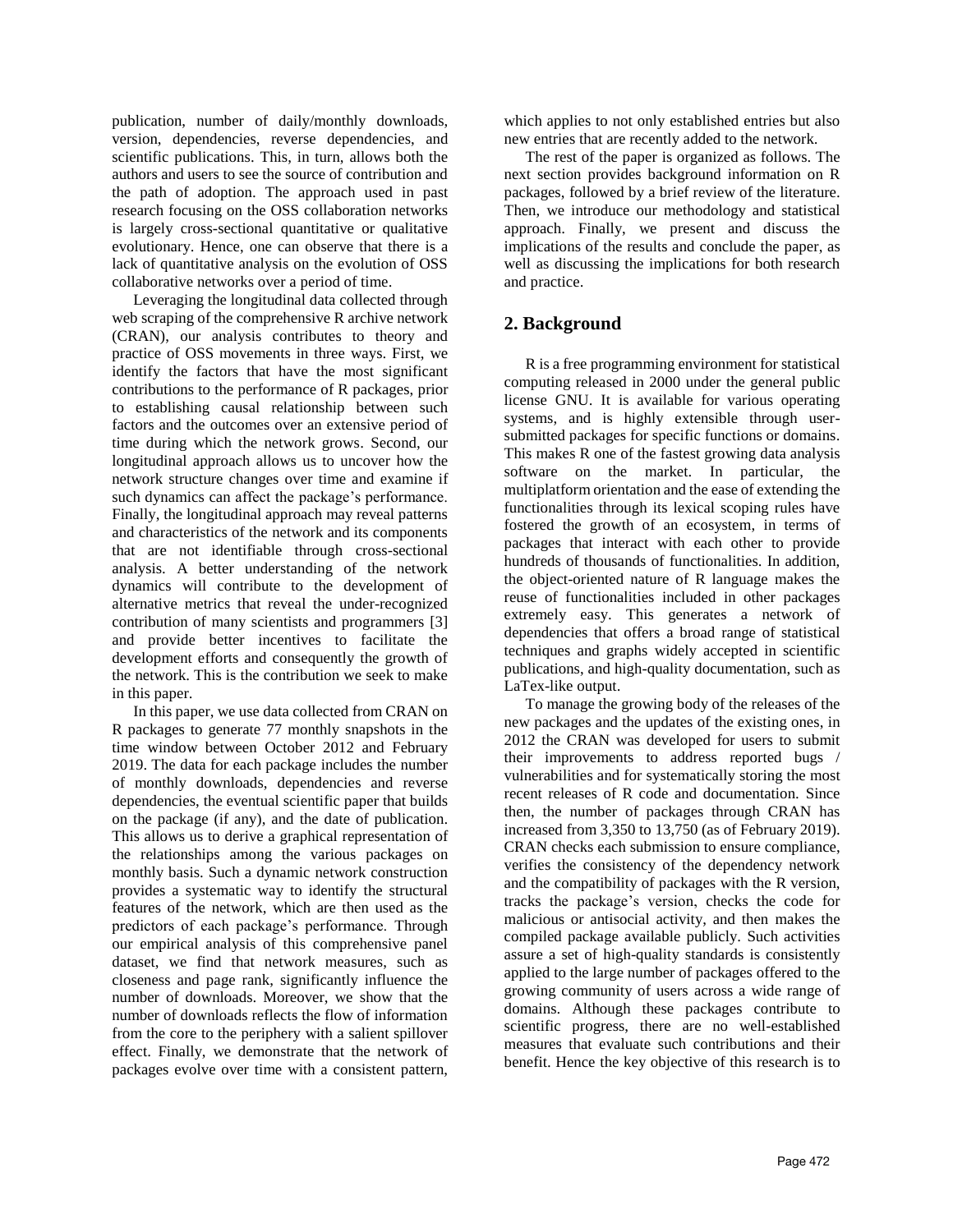develop metrics that give credit to the "unsung heroes" of scientific software for their contributions and explore the different metrics that can be used to predict the growth of the network.

# **3. Related Work**

The creators of Depsy, a free website launched in 2015 that tracks the "value of software that powers (or empowers?) science", discuss the need to measure the contribution of software for academic purposes. In academia, publications are, probably, the most used metric to measure one's research achievements, although publications may not be representative of all contributions made by the researcher. For example, they do not cover the efforts devoted to developing a reusable software and its scientific benefits. Even when researchers are highly encouraged to explicitly cite the source of the software used in their research, merely doing so does not fully address the issue. For example, a software package may depend on multiple other packages published earlier. Hence, only citing the software used for the research does not give credit to the chain of dependencies on these earlier packages. For example, the partial least squares package, "plspm" [12], depends on the functionalities offered by five other packages, and in other cases the chain of dependencies can be longer. Therefore, it is not feasible to use citations as a measure of impact.

From an Altmetrics perspective, Zhao and Wei [6] propose three influence indicators to evaluate the impact of OSS, namely the number of downloads, the number of academic citations, and the network dependency factor. These three indicators reflect the three aspects of software reuse. First, software downloads reflect the usage, the visibility, and, to a certain extent, the reputation of the software. Second, the number of citations in scientific publications measures the usefulness and the direct impact of software on the research outcomes (although it is still not a widely-established practice to cite the software in scientific publications). Third, the network dependency factor reflects the chain of reuse of a software, thus measuring the indirect contributions to a research. From a network structure perspective, Korkmaz and Kelling [5] propose an approach that focuses on the relationship between centrality measures in coauthorship networks and scientific productivity [13]. They show that network measures, such as indegree, outdegree, closeness centrality, betweenness, eigencentrality, and clustering coefficient, are significantly associated with number of downloads and citations in both packages'

dependency network and contributor social network. Conversely, they provide evidence that pagerank is not associated with the number of downloads in the dependency network. Although these studies provide interesting results, the cross-sectional nature embedded in these studies does not enable the inference of causality among variables. In addition, past research on co-citation networks was based on undirected networks [14], thus failing to recognize the asymmetric relationship between nodes.

As proposed by Korkmaz, OSS development for scientific research is closely related to the social network of collaborative production [5]. Indeed, patterns of contribution and interaction among the contributors' network are crucial in explaining the success of FLOSS projects [15]. The topological properties of the OSS development community enable fast communication of information that optimizes resource allocation [16]. Perhaps, this highlights the crucial role of communication and information transfer in the development of FLOSS. Knowledge reuse, one of the mechanisms that enables information transfer, benefits the development of OSS in many ways, such as reduced projects' costs, shorter development time, and enhanced quality of the software produced [17]. Therefore, the inclusion of one or more OSS artifacts, such as R packages, in a project is a form of knowledge reuse. Given the nature of the interactions, the open source package network is directed and non-acyclic. It is directed because the dependency relationship is directional, reflecting the fact that package A requires package B. It is nonacyclic because it is not possible to return to the same node following a non-trivial path. In social networks, including the coauthors network, if author A is linked to B, B to C, and C to A, it is possible to follow a (nontrivial) path  $A \rightarrow B \rightarrow C \rightarrow A$  that returns to the starting point, which is the definition of cyclic network. In a dependency network, cyclic paths, such as the one shown above, are not possible due to the nature of the relationships. Since the direction of a link contains important information such as asymmetric influence or the direction of the information flow, a link between a pair of nodes may represent a fundamentally different dynamic when its direction is reversed. Therefore, disregarding the direction may fail to explain the dynamics and the function of the network.

We propose to approach the study of OSS networks from a one-to-many information dissemination perspective, which will contribute in two ways to the understanding of this topic. First, the broadcast of information to all recipients reflects the flow of information that exists between a package and its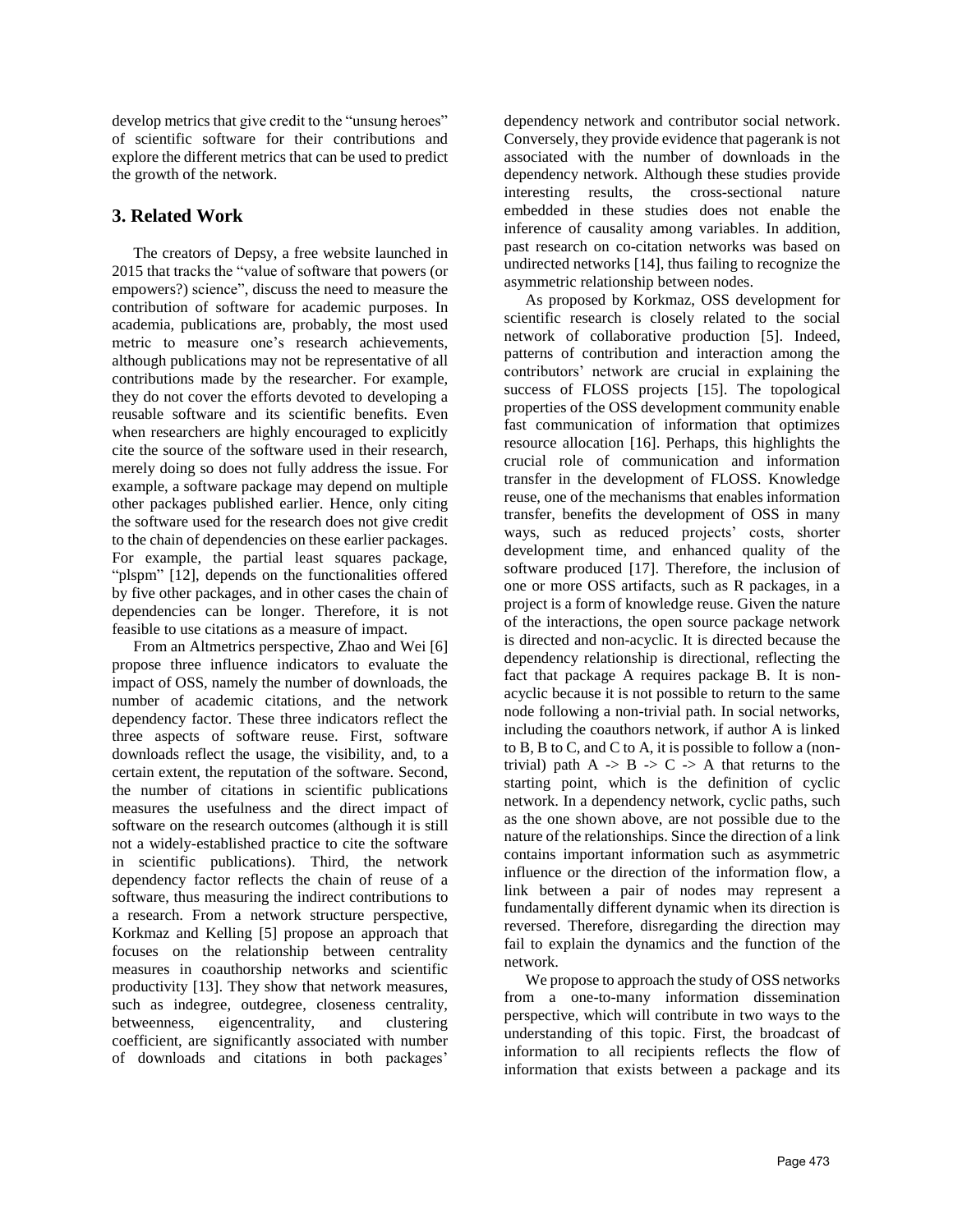dependents. In this sense, the creators of a package are like broadcasters of information that may benefit other users in the community [18]. Past research that adopted this perspective has focused on examining information dissemination in blogs [19] or microblogs (like Twitter) [20]. Second, the information flow perspective allows us to introduce the temporal dimension to our network analysis. For example, Yasseri and Sumi [21] estimate the geographical distribution of a network of editors through the study of differences in their temporal activity. For these reasons, our approach is consistent with the directed acyclic nature of OSS networks and adds the temporal perspective that, in our opinion, is crucial to understand the behavior of dynamic networks.

### **4. Methodology 4.1 Data**

We collected data on all the R packages listed on CRAN (13,572 packages as of March  $7<sup>th</sup>$ , 2019) and scraped the monthly downloads statistics using the R function *cran\_stats* included in the package *dlstats* [https://cran.r-project.org/package=dlstats]. In total, the information collected spans over 76 time points (months), from November 2012 to February 2019, and includes several key characteristics for each package at each time point, such as the dependency and reverse-dependency list, monthly downloads, contributors' names, publication date, citations of the scientific papers that build on the package (if they exist), and tags (labels identifying additional characteristics of the OSS package). Table 1 presents the network statistics in two-year intervals throughout our sample period (except the last interval which covers only one year). One can observe that the nodes, edges, and the number of downloads increase steadily, along with the average Indegree measure and network diameter. At the same time, the number of packages with a zero indegree value also increases, and the list of top downloaded packages has shown a moderate turn-over rate, with several constant top performers constantly showing up on the list.

One can also observe from Table 1 that the top three downloaded packages are 'ggplot2', a popular graph package, 'plyr', a package that offers a set of function to manage datasets, and 'rcpp', a package to integrate c++ programs into R. The average indegree value changes over time, reflecting the fact that the complexity of the network is increasing. This is also confirmed by the increase in the network diameter, defined as the longest of the collection of shortest paths between each pair of nodes. The number of packages without indegree is almost stable at 75 percent of the whole population. These packages can be considered as the passive receivers of the flow of information in the network.

| Time<br>Point | <b>Nodes</b> | Edges  | Number of<br>Downloads | Top Downloaded<br>Packages            | Avg<br>Indegree | Packages<br>w/out<br>inDegree | <b>Network</b><br>Diameter |
|---------------|--------------|--------|------------------------|---------------------------------------|-----------------|-------------------------------|----------------------------|
| Nov 2012      | 3.438        | 3,846  | 529.359                | plyr / colorspace / stringr           | 1.90            | 2.469                         | 9                          |
| Feb 2014      | 4.644        | 5,881  | 3,085,126              | $\frac{1}{2}$ digest / plyr / ggplot2 | 2.06            | 3.394                         | 9                          |
| Feb 2016      | 7.482        | 12.627 | 15,485,019             | $r$ cpp / ggplot $2$ / digest         | 2.42            | 5.545                         | 9                          |
| Feb 2018      | 11.785       | 27.709 | 33,665,863             | $r$ cpp / tibble / rlang              | 2.96            | 8.800                         | 11                         |
| Feb 2019      | 13,752       | 35,315 | 72.492.261             | rlang / $r$ cpp / ggplot2             | 3.14            | 10,335                        | 11                         |

Table 1: Network statistics over time

### **4.2 Dependency Network**

We perform the analysis of the OOS network based on approaches used in the information broadcast literature. In social network analysis, information relationships reflect the type and amount of information exchanged between actors (or nodes) [18]. The pattern of such relationships reveals the probability for actors to be included into an exchange of information which, in turn, is instrumental in assessing the level of influence of each node in the communications at a local level and across the whole

network. The directional patterns of the communication describe how information moves around and how much actors can facilitate or control the flow. A number of aspects of information can be studied using approaches in social network analysis, including information needs, information exposure, information flow, information control, and information opportunities [22]. As discussed in the introduction, the major drawback of the social network approach lies in its cyclic nature. In our case, a cyclic network characterization is not possible due to the nature of the relationships between packages. In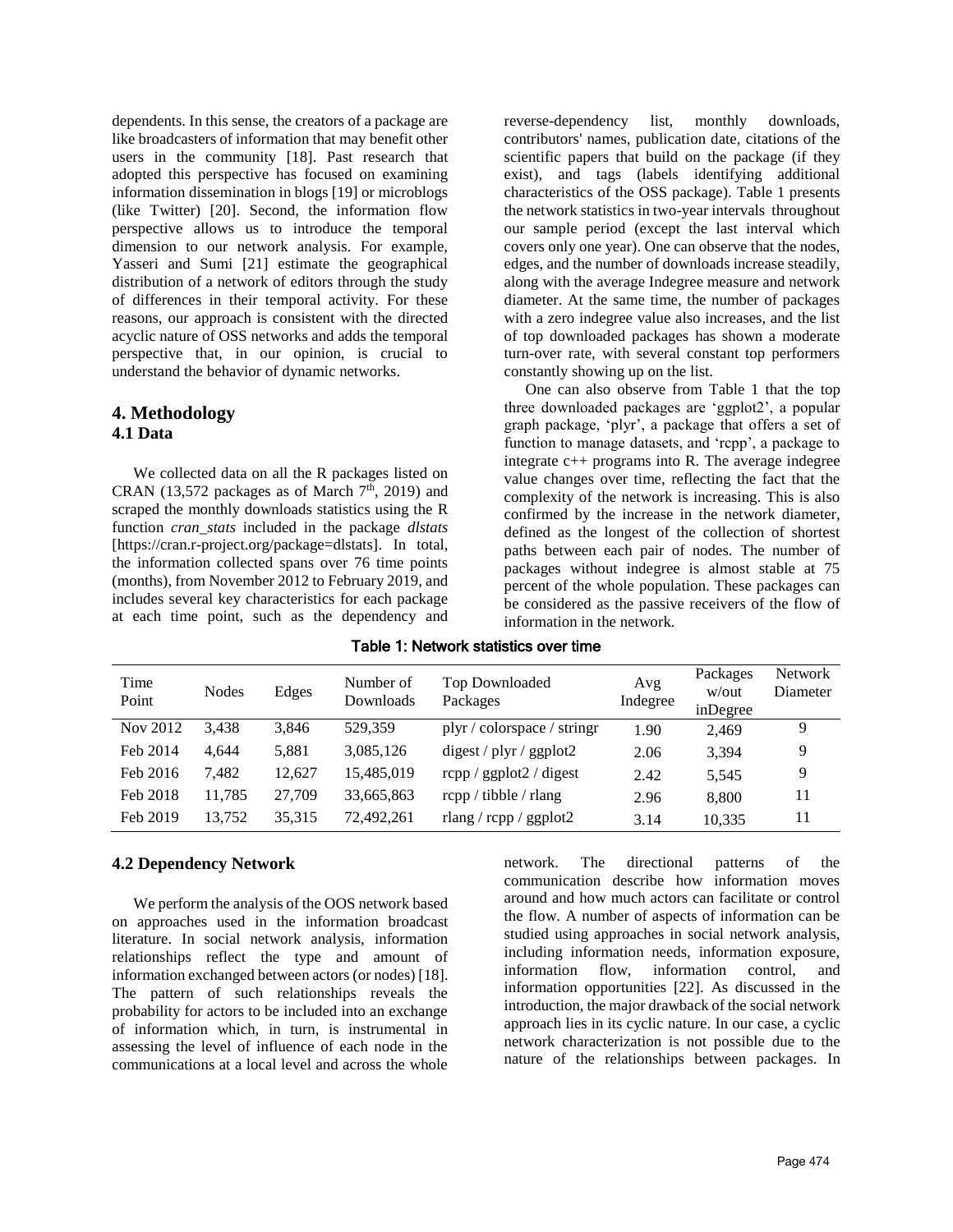addition, the increasing popularity of the analysis of communication network has led to the emergence of new and more sophisticated ways to model network structures [23]. Among these models, the broadcast communication network is a good fit for our study. The broadcast communication network is a form of acyclic directed network in which the information flows from sources of information toward the community of users [24]. This approach is useful in identifying patterns of information flow from a sender to receivers and to identify influential actors and gatekeepers in the network [25].

In the same way, we can identify packages as actors in a communication network, and the reuse of a package is a relationship directed from the receiver toward the source of information. Under this setup, the dependency structure between packages available in the online repository CRAN defines the senderreceiver relationship in the network. The dependency is instrumental in measuring the flow of information within a network. An edge directed from package 'A' to package 'B' indicates that package 'A' reuses functionalities from package 'B'. From an information

broadcast perspective, the direction of the link goes in the opposite direction of the flow of information. In other words, the link points towards the source of information. The network defined in this way is directed and acyclic, since it is impossible for a software project to be dependent upon itself. The OOS network is thus suitable to be analyzed as a communication broadcast network. From here thereafter, we will use the terms "information network", "broadcast communication network", and "communication network" interchangeably. Figure 1 shows an overview of the R packages network. Graph visualizations enable one to more easily understand the complexity and underlying structure of the graph. For example, Figure 1 depicts the evolution of the R packages network over three point of time (respectively 11/01/2012, 02/01/2016, and 02/01/2019). The size of each node reflects their inDegree centrality measure and the color reflect their respective cluster. These clusters can be explained by the functions and disciplines of the packages [14] and take the name of the most influential package.



Figure 1. Evolution of the R packages network over time

#### **4.3 Measures**

The focus of this research is to examine how the performance of a package, as measured by the number of downloads, is affected by its network properties and measures of centrality such as indegree, outdegree and measures of dependency between nodes. As predictors of our model, we select centrality measures that are relevant for directed acyclic network. The selection is limited to the most commonly used measures of centrality in social network analysis, namely indegree, outdegree, betweenness, closeness centrality, and a variant of Eigenvector centrality, PageRank [26]. In our OOS network, the value of the *indegree* measure reflects how many times each package has been reused. Accordingly, the *outdegree* value shows how

many packages have been reused in each package. From a flow of information perspective, the two most frequently used measures in the analysis of information transmission in social networks are the vertex *betweenness* and vertex *closeness* centrality [27]. These centrality measures are based on the assumption that when possible, information is transmitted along the shortest paths. While betweenness centrality measures the degree to which a node (vertex) may control the communication channel between any two vertices(the number of shortest paths that passes this node for a given pair of vertices), and closeness is just the inverse of the average shortest distance to other vertices. Intuitively, betweenness centrality represents the degree to which a node stands between each other. For example, a node with higher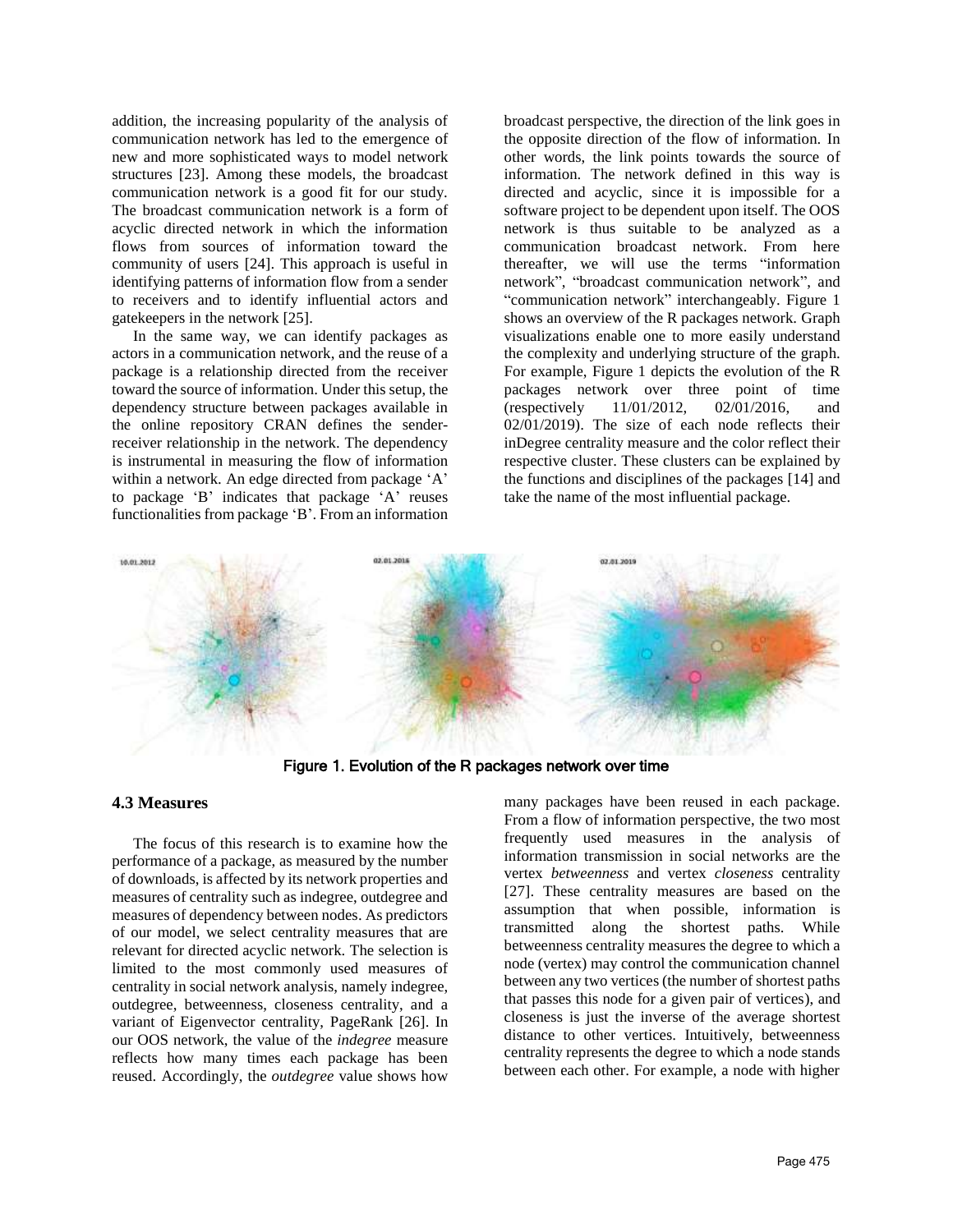betweenness centrality would have more control over the communication within the network, because more information will pass through that node. On the other hand, closeness centrality reflects the nominal definition of centrality. The more central a node is, the closer it is to all other nodes.

In this research, we use the normalized form of closeness and betweenness centrality that allows comparisons between nodes of graphs of different sizes. In addition to these four centrality measures, indegree, outdegree, closeness and betweenness, we also include a measure of network influence, the *pageRank* centrality measure [28]. PageRank measures a node's influence by taking into account how well connected a node is, and how many links their connections have, and so on, through the network. This measure fits our approach because high values indicate a strong influence over nodes that are more than a step away. In contrast to other measures of network influence, such as EigenCentrality, PageRank is designed specifically for directed networks. Therefore, it is able to uncover influential or important nodes in a directed graph whose reach extends beyond just their direct connections. In respect to an undirected network approach, our approach through an information flow perspective has some advantages. First, it fits very well the acyclic directed network of OSS packages. A flow of information assumes a sender (that creates the information) and a receiver (that uses the information). The inDegree and outDegree centrality scores of each package respectively measure the creation and the use of information. In contrast, in an undirected network, inDegree and outDegree will have the same value for each node. Second, from the information flow perspective closeness and betweenness centrality reflect the speed and frequency of exchange of information within a network. These are salient features of our longitudinal dataset, and first well fits our proposed panel data analysis (to be discussed later). Finally, using the amount of downloads as a proxy for package performance is consistent with our approach. The reuse of a package through inclusion in the dependency list reflects a transfer of knowledge between nodes in the network.

### **4.4 The Temporal Perspective**

In a highly dynamic network such as the open source network for the R package, the temporal dimension contains rich information about the growth and evolution of the network. We find that the average number of dependencies per node increased by three times over the time frame of our study. Such a speed of evolution is usually not observed in a static network. In addition, the number of downloads increased 140 times in the same period, reflecting the increasing popularity of this statistics framework. Table 1 shows the change of the average indegree value over time, reflecting the fact that the complexity of the network is increasing. This is also confirmed by the increase in the network diameter, defined as the longest of the collection of shortest paths between each pair of nodes.

# **4.5. Analysis**

We perform the longitudinal analysis of our sample through a panel data analysis. A key benefit of panel data is the ability to control for the effect of all stable covariates without explicitly including them in the model. We apply a longitudinal fixed-effect model that uses within-package variance to estimate the coefficients and then averages the estimates across the packages. The fixed-effect models are optimal for removing the pernicious effect of omitted variable bias when multiple panels (sections) of data are present and available. Moreover, the Hausman test [29] suggests some evidence against the random effects model and in favor of the fixed effects model. Due to the nature of our dependent variable (count data), we adopt a generalized linear model approach through the Poisson regression. Furthermore, to avoid the underestimation of the standard errors caused by overdispersion of the number of downloads, we adopt the quasi-likelihood estimation [30]. Instead of specifying a probability distribution for the data, only the relationship between the mean and the variance is specified by a function that includes a multiplicative factor (overdispersion or scale parameter) that is estimated directly from the data. Past research shows that the quasi-likelihood estimation for a Poisson distribution gives a better fit to the overall variancemean relationships [31]. Given the dynamic nature of the OSS network, we cannot assume the invariance over time of the predictors' effects on performance. Therefore, to test for moderating effects we introduce interaction terms for each variable in the model [32]. We perform forward selection including the first-order interactions between predictors to identify only the significant variables.

We use normalized measures of indegree and outdegree centrality in order to allow for comparisons between nodes of graphs of different sizes. For the same reason, for each cross-section we normalize the number of downloads as the percentage of the number of downloads of the whole network. We would like to point out that the centrality measures are derived from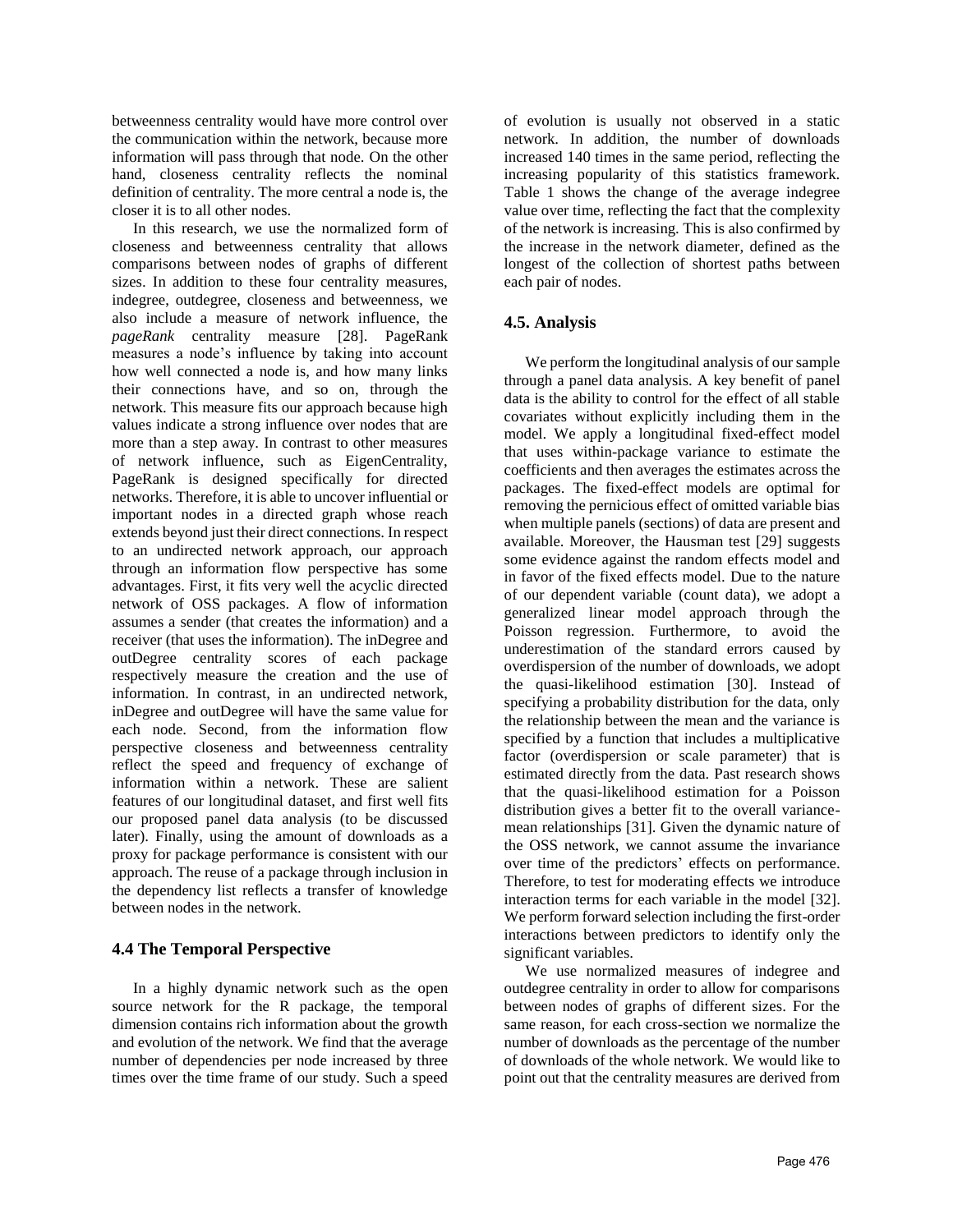the network configuration at the first day of each month, while the number of downloads refers to the total number of daily downloads in that month. The purposely introduced time lag between the two measures provide additional support to the claim of causal relationship between predictors and dependent variable.

Another issue to address before running the analysis is the multicollinearity between many of the centrality measures included in this study. For example, the pageRank score depends upon the number of indegree links, therefore we can expect high variance inflation factor (VIF) values when both features are included in the model. Moreover, we expect the closeness to be correlated with indegree, because the higher the number of incoming links, the shorter the average path to each node of the network. Indeed, the Pearson correlations of pageRank with indegree and closeness are 0.76 and 0.79, respectively, thus implying that multicollinearity may be an issue. The correlation coefficient between closeness and indegree is 0.83. Following the best practices in literature, we set the VIF cutoff equal to 5. Table 2 reports the VIF scores for all the variables included in our model. The values are below the cutoff value.

#### Table 2: Variance Inflation Factors (VIF)

| Variable    | VIF  |
|-------------|------|
| closeness   | 4.18 |
| hetweenness | 1.37 |
| indegree    | 4.34 |
| outdegree   | 1.02 |
| pRank       | 3.25 |

## **5. Findings**

Table 3 reports the results of the regression for the panel data analysis. All the centrality measures that we have included in our study have a significant effect on the dependent variable except for Page Rank (PR). This result echoes the findings reported in [5], and can be explained by looking at the definition of this centrality measure. Page Rank [33] is designed to reflect a global ranking of all web pages based solely on their location in the network. It performs very well on strongly connected and static networks, such as identifying influential websites on the Internet. However, it suffers from a number of limitations when analyzing dynamic and weakly connected topologies, such as identifying influential leaders in social networks [34]. In our case, the network or R packages is weakly connected and the topology changed rapidly since the beginning. This makes Pagerank not so useful for predicting influential nodes and, in turn, their performance.

| Table 3: Results for Panel Data Fixed Error           |
|-------------------------------------------------------|
| <b>Poisson Regression with Robust Error Estimates</b> |

| DV=Downloads   | Coef.                  | Rob Std<br>Err. | 95% CI   |          |
|----------------|------------------------|-----------------|----------|----------|
| closeness      | $7.473*$               | 3.04            | 1.517    | 13.43    |
| betweenness    | $-11658***$            | 2686            | $-16924$ | -6392    |
| indegree       | 52.64***               | 13.34           | 26.48    | 78.80    |
| outdegree      | 1019.9***              | 102.4           | 819.1    | 1220     |
| prank          | $-33.97$ <sup>ns</sup> | 19.32           | $-71.85$ | 3.907    |
| time*inDegree  | $-.4009***$            | .1105           | $-6175$  | $-.1842$ |
| time*outDegree | 8.855 ***              | 2.541           | 3.873    | 13.83    |

Note: '\*\*\*' p < 0.001; '\*\*' p < 0.01; '\*' p < 0.05; ns = not significant

Within our approach of modeling the OOS network as a flow of information, closeness centrality plays a crucial role as it represents the speed of transmission. A node that is closer, on average, to all other nodes in the network, will have faster communication with nodes in the network. In other words, betweenness reflects frequency of arrival (or transit) of information, and closeness reflects time-until-arrival of the information flowing through the network. The betweenness score reflects how often the node plays a role in the communication between two randomly chosen nodes. Nodes with high betweenness score are more influential for the flow of information, because the removal of such nodes could seriously disrupt the communications [35]. In other words, packages that reuse more functionalities from other packages and that are reused by many packages become more influential in the network. This perspective explains the positive effect of closeness on the number of downloads. Surprisingly, betweenness centrality has a negative influence on the packages' performance (Figure 2). A plausible explanation is that, in a more complex network, it is easier to find an alternate route in respect to the path through the influential node.

The role of inDegree centrality shows a temporal pattern consistent with our approach. The number of incoming links reflects the number of packages that reuse the information included in each node. This reflects the level of influence of each node that, in turn, affects the number of downloads. In addition, the interaction term with time is significant and negative. This means that inDegree has more influence on the performance in the early stages of the network. In other words, high scores of inDegree centrality are more important in small networks than in bigger ones. There are two potential explanations. First, as shown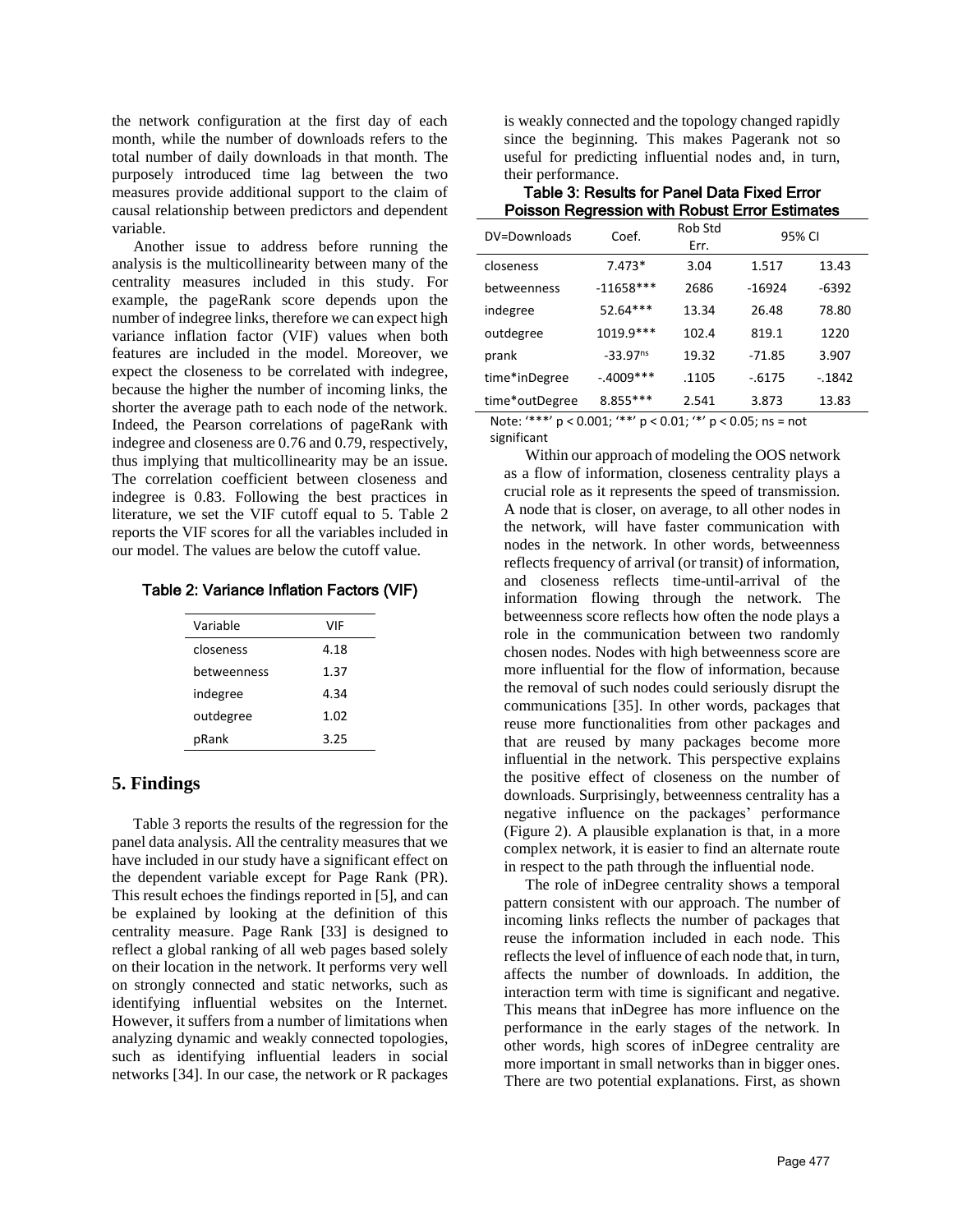in Table 4, the proportion of nodes with incoming links slightly decreases over time, which, in average, negatively influences the effect of inDegree on the number of downloads over time. Second, over time the network become more complex. Table 1shows that the network diameter, a measure of complexity, increases from 9 in 2012 to 11 in 2019. In a more complex network, there is more competition among packages that, in turn, negatively affects the relationship between inDegree and performance.

Finally, outDegree has a strong positive influence on the number of downloads. This finding aligns with cross-sectional results in past studies [5]. From a communication perspective, in the OSS context, outDegree reflects the reuse of information provided by other packages. Therefore, a package with higher levels of outDegree centrality is more likely to contribute more to the local flow of information that, in turn, influences the visibility and performance of the node. Interestingly, the outDegree increases its influence on the performance when the network becomes more complex. This suggests that there are substantial network externalities in the OSS networks such that an increase in network size may exponentially leverage the impact of various network properties on outcome variables such as the number of downloads.



**Downloads** 

| <b>Time Point</b> | Graph Size | Number of Edges | Nodes with indegree>0 | Nodes with outdegree>0 |
|-------------------|------------|-----------------|-----------------------|------------------------|
| Nov 2012          | 3,438      | 6,525           | 969 (28%)             | 2,224 (65%)            |
| Feb 2014          | 4,644      | 9,580           | 1,250 (27%)           | 3,093 (67%)            |
| Feb 2016          | 7,482      | 18,117          | 1,936 (26%)           | 5,298 (71%)            |
| Feb 2018          | 11,785     | 34.939          | 2,985 (25%)           | 8,901 (76%)            |
| Feb 2019          | 13,752     | 43,166          | 3,417 (25%)           | 10,956 (77%)           |

### Table 4: InDegree and outDegree over time

### **6. Discussion and Conclusions**

This paper focused on the evolution of the OSS network of R packages over time and the effect of the network dynamics on each package's performance. By compiling a longitudinal dataset collected from the online repository CRAN, we were able to apply an information transmission approach for analyzing the network dynamics through a panel data analysis. We found that the betweenness, closeness, inDegree, and outDegree centrality measures influence the performance of each package, as measured by the monthly downloads. When starting an OSS project, the contributors should take into account the positioning of their software in a complex network such as CRAN. Their package should be strategically positioned in a way that can be accessed and reused by a meaningful number of relevant projects. Doing so will positively influence the centrality scores and, as a consequence, the visibility of the package. In addition, a package's betweenness centrality measure should be minimized by positioning the project close to the center of a specific area of the network. In other words, package developers should focus on features and functionalities that are related to the most popular packages currently available in the network. Over time, closeness and outDegree centrality measures are the best predictors of package performance. Within a network characterized with frequent communication and collaboration, and thus highlighting the fact that communications are most effective when conducted through shorter paths. On the other hand, the outDegree measure reflects the amount of information reused and subsequently propagated by the package to other downstream packages. Such a measure captures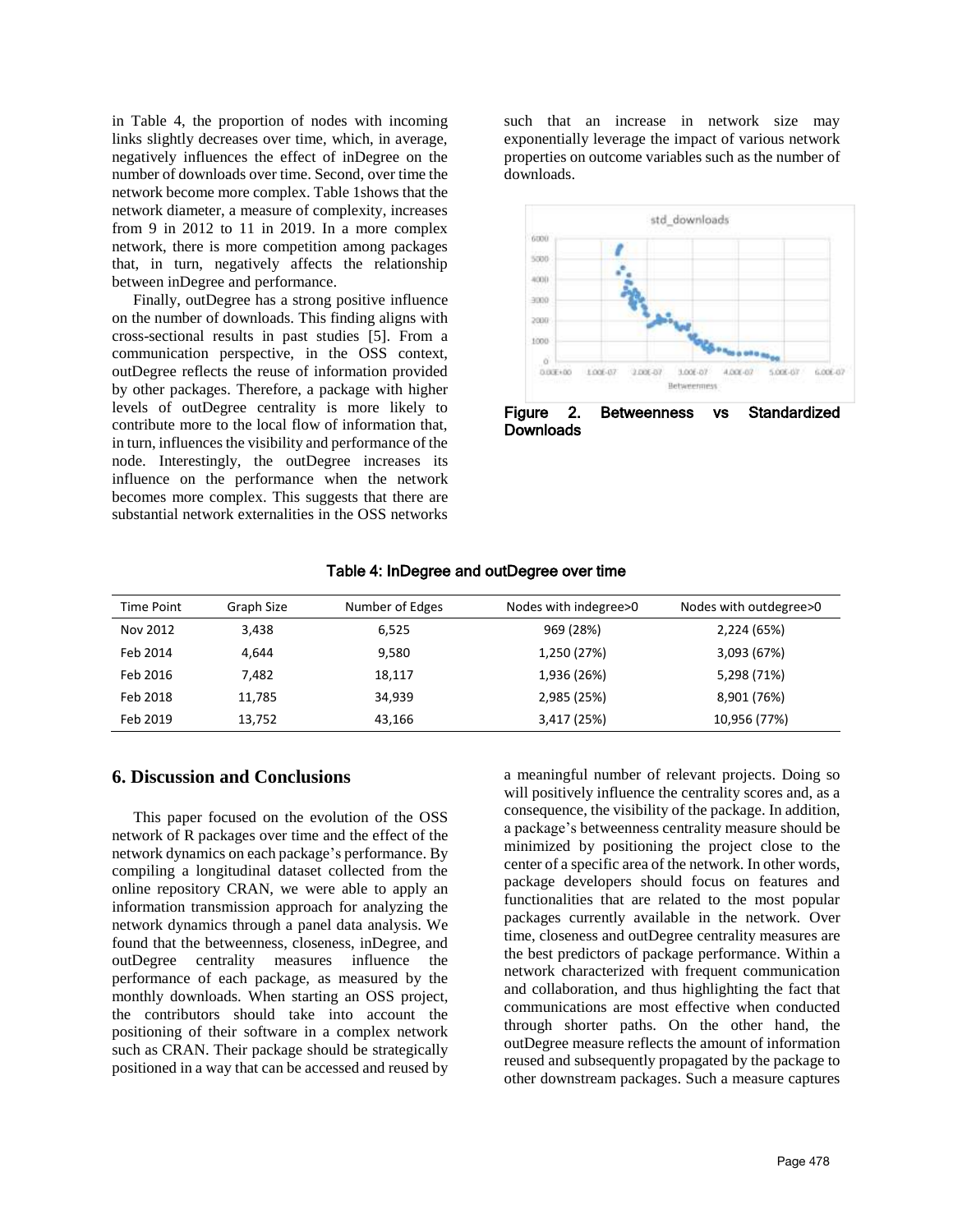the levels of connectivity and influence of each node within the communication network and, to some extent implies the ability of a network to inherit knowledge and pass it from generation to generation.

#### **6.1 Implications for research**

We offered a new approach to explore the factors that affect the impact of OSS packages on the users' community. From a methodological standpoint, due to the longitudinal perspective and the panel data analysis approach, it is not surprising that some of our results contradict past findings [5]. Past research focuses mainly on scientific literature contributions (i.e. citations), thus shifting the focus away to outcomes that are exogeneous to the network and failing to capture the important directional and noncyclical nature of the OSS networks. To address these limitations, our study seeks to capture the above network characteristics by modeling the creation and transmission of information through a directional network. With R packages and their contributors as nodes and information broadcast (package dependencies) as directional relationships, the resulting network and the relevant centrality measures allow us to assess the crucial role of generating scientific knowledge in term of influence and performance. Further conceptual work and literature review are required to fully validate our perspective. The longitudinal approach to the evolution of the OSS network from an altmetrics perspective should incorporate additional measures of performance (e.g. number of citations). In addition, it may be interesting to explore the potential interactions between the OSS artifacts network and the FLOSS developers' network. In short, do the developer team's social connections affect the positioning of the OSS artifact (e.g. dependency list)?

#### **6.2 Implications for practice**

The present research, even in its exploratory state, offers some suggestions for OSS artifact design. In the early stages of the artifact design, the developer team decides the functionalities that need to be created and what functionalities can be reused from other artifacts. These choices will affect the artifact initial positioning within the network and its future trajectory. Through our analysis, regular patterns of information flow reveal opportunities for the packages contributors in terms of exposure and performance. Moreover, the longitudinal perspective contributes to the discovery of the trajectory of each package's influence and performance over time, thus enabling the scientific community to recognize and evaluate the contributions of various network participants, and informing the contributors on the best routes for delivering scientific values. A detailed understanding of the factors that influence the artifact success would help FLOSS contributors in optimizing the artifact design and maximizing the impact on the community.

# **7. References**

[1] Laurent, A.M.S., *Understanding open source and free software licensing: guide to navigating licensing issues in existing & new software*. 2004, Sebastopol, CA: O'Reilly Media, Inc.

[2] Fitzgerald, B., *The transformation of open source software.* MIS quarterly, 2006: p. 587-598.

[3] Singh Chawla, D., *The unsung heroes of scientific software.* Nature News, 2016. **529**(7584): p. 115.

[4] Piwowar, H., *Altmetrics: Value all research products.* Nature, 2013. **493**(7431): p. 159.

[5] Korkmaz, G., et al. *Modeling the Impact of R Packages Using Dependency and Contributor Networks*. in *2018 IEEE/ACM International Conference on Advances in Social Networks Analysis and Mining (ASONAM)*. 2018. IEEE.

[6] Zhao, R. and M. Wei, *Impact evaluation of open source software: An altmetrics perspective.* Scientometrics, 2017. **110**(2): p. 1017-1033.

[7] Kikas, R., et al. *Structure and evolution of package dependency networks*. in *Proceedings of the 14th International Conference on Mining Software Repositories*. 2017. IEEE press.

[8] Lanzara, G.F. and M. Morner. *The knowledge ecology of open-source software projects*. in *European Group of Organizational Studies (EGOS Colloquium), Copenhagen*. 2003.

[9] Crowston, K., et al., *Free/Libre open-source software development: What we know and what we do not know.* ACM Computing Surveys (CSUR), 2012. **44**(2): p. 2-37.

[10] Howison, J. and K. Crowston, *Collaboration Through Open Superposition: A Theory of the Open Source Way.* Mis Quarterly, 2014. **38**(1): p. 29-50.

[11] Crowston, K., et al. *Effective work practices for FLOSS development: A model and propositions*. in *Proceedings of the 38th Annual Hawaii International Conference on System Sciences*. 2005. IEEE.

[12] Sanchez, G., *PLS Path Modeling with R*. 2013, Berkeley, CA: Trowchez Editions.

[13] Yan, E. and Y. Ding, *Applying centrality measures to impact analysis: A coauthorship network analysis.* Journal of the American Society for Information Science and Technology, 2009. **60**(10): p. 2107-2118.